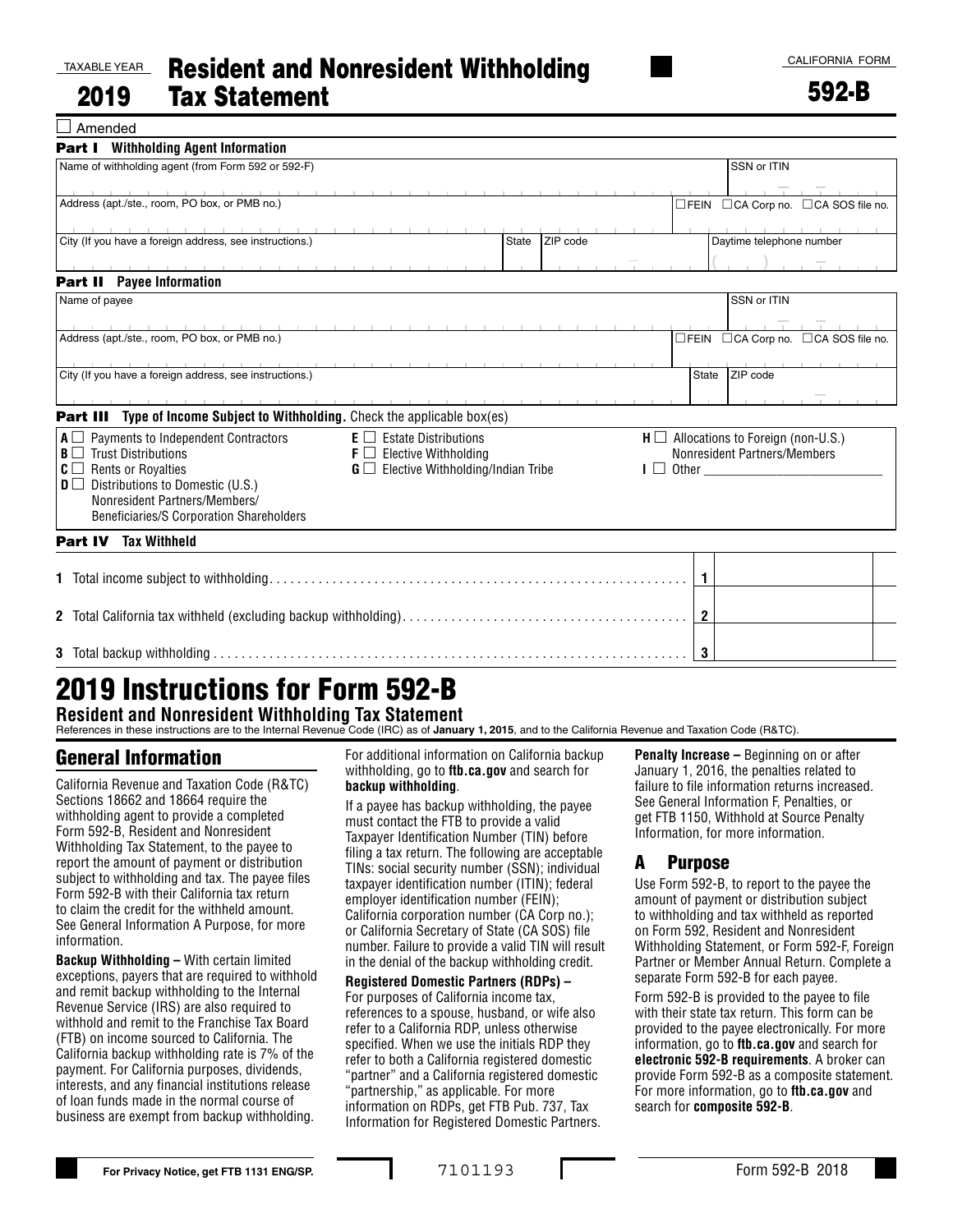**Do not** use Form 592-B to allocate or distribute withholding to each payee, use Form 592 or Form 592-F.

Pass-through entities withheld upon by another entity use:

- **•** Form 592 to pass through the withholding to domestic nonresident partners in a partnership, members of a limited liability company (LLC), estate or trust beneficiaries, and S corporation shareholders.
- Form 592-F to pass through the withholding to foreign (non U.S.) partners or members.

## B Helpful Hints

- Get taxpayer identification numbers (TINs) from all payees.
- Complete all applicable fields.
- Complete all forms timely to avoid penalties.

# C Who Must Complete

Form 592-B must be completed by the withholding agent, including any person or entity who:

- **•** Has withheld on payments to residents or nonresidents.
- Has withheld backup withholding on payments to residents or nonresidents.
- Was withheld upon and must pass through the withholding credit to their pass-through entity owners.

### **Record Keeping**

The withholding agent retains the proof of withholding for a minimum of five years and must provide it to the FTB upon request.

# D When To Complete

Form 592-B must be completed and provided to each payee by:

- **•** January 31st following the close of the calendar year for residents or nonresidents.
- February 15th following the close of the calendar year for brokers as stated in Internal Revenue Code (IRC) Section 6045.

Form 592-B must be provided to each foreign (non-U.S.) partner or member by:

- **•** The 15th day of the 3rd month following the close of the partnership's or LLC's taxable year.
- The 15th day of the 6th month following the close of the partnership's or LLC's taxable year, if all the partners in the partnership or members in the LLC are foreign.

**10-Day Notification –** When making a payment of withholding tax to the IRS under IRC Section 1446, a partnership must notify all foreign partners of their allocable shares of any IRC Section 1446 tax paid to the IRS by the partnership. The partners use this information to adjust the amount of estimated tax that they must otherwise pay to the IRS. The notification to the foreign partners must be provided within 10 days of the installment due date, or, if paid later, the date the

installment payment is made. See Treas. Regs. Section 1.1446-3(d)(1)(i) for information that must be included in the notification and for exceptions to the notification requirement. For California withholding purposes, withholding agents should make a similar notification. No particular form is required for this notification, and it is commonly done on the statement accompanying the distribution or payment. However, the withholding agent may choose to report the tax withheld to the payee on a Form 592-B.

# E Amending Form 592-B

If an error is discovered and/or if a trust receives their FEIN after the withholding agent provides Form 592-B to the payee, then the withholding agent must follow the amending instructions for Form 592 or Form 592-F and follow the steps below:

- **•** Complete a new Form 592-B using the same taxable year form as originally provided to the payee.
- Check the Amended box at the top left corner of the form.
- Provide the amended copy of Form 592-B to the payee.

## F Penalties

The withholding agent must furnish complete and correct copies of Form(s) 592-B to the payee by the due date.

If the withholding agent fails to provide complete, correct, and timely Form(s) 592-B to the payee, the penalty per Form  $592 - B$  is:

- **•** \$100 for each payee statement not provided by the due date.
- \$250 or 10% of the amount required to be reported (whichever is greater), if the failure is due to intentional disregard of the requirement.

# Specific Instructions

## Instructions for Withholding Agent

**Year –** The year in the top left corner of Form 592-B represents the calendar year in which the withholding took place.

For foreign partners or foreign members, match the year in the top left corner of Form 592-B to the year that the partnership's or LLC's taxable year ended. For example, if the partnership's or LLC's taxable year ended December 31, 2018, use the 2018 Form 592-B.

**Private Mail Box (PMB) –** Include the PMB in the address field. Write "PMB" first, then the box number. Example: 111 Main Street PMB 123.

**Foreign Address –** Follow the country's practice for entering the city, county, province, state, country, and postal code, as applicable, in the appropriate boxes. **Do not** abbreviate the country name.

# Part I – Withholding Agent Information

Enter the withholding agent's name, TIN, address, and telephone number.

## Part II – Payee Information

Enter the payee's name, TIN, and address.

If the payee is a **grantor trust**, enter the individual name and SSN or ITIN of the grantor that is required to file a tax return and report the income. **Do not enter the name of the trust or trustee information.** (For tax purposes, grantor trusts are transparent. The individual grantor must report the income and claim the withholding on the individual's California tax return.)

#### If the payee is a **non-grantor trust**, enter the name of the trust and the trust's FEIN. **Do not enter trustee information.**

If the trust has applied for a FEIN, but it has not been received, enter "applied for" in the space for the trust's FEIN and attach a copy of the federal application to the **back** of Form 592-B. After the FEIN is received, amend Form 592-B to submit the assigned FEIN.

If the payees are married/RDP, enter only the name and SSN or ITIN of the primary spouse/RDP. However, if the payees intend to file separate California tax returns, the withholding agent should split the withholding and complete a separate Form 592-B for each spouse/RDP.

## Part III – Type of Income Subject to Withholding

Check the box(es) for the type of income subject to withholding.

# Part IV – Tax Withheld

### **Line 1**

Enter the total income subject to withholding. **Line 2**

Enter the total California tax withheld (excluding backup withholding). The amount of tax to be withheld is computed by applying a rate of 7% on items of income subject to withholding. For foreign partners, the rate is 8.84% for corporations, 10.84% for banks and financial institutions, and 12.3% for all others.

For pass-through entities, the amount withheld is allocated to partners, members, S corporation shareholders, or beneficiaries, whether they are residents or nonresidents of California, in proportion to their ownership or beneficial interest.

### **Line 3**

Enter the total backup withholding, if applicable.